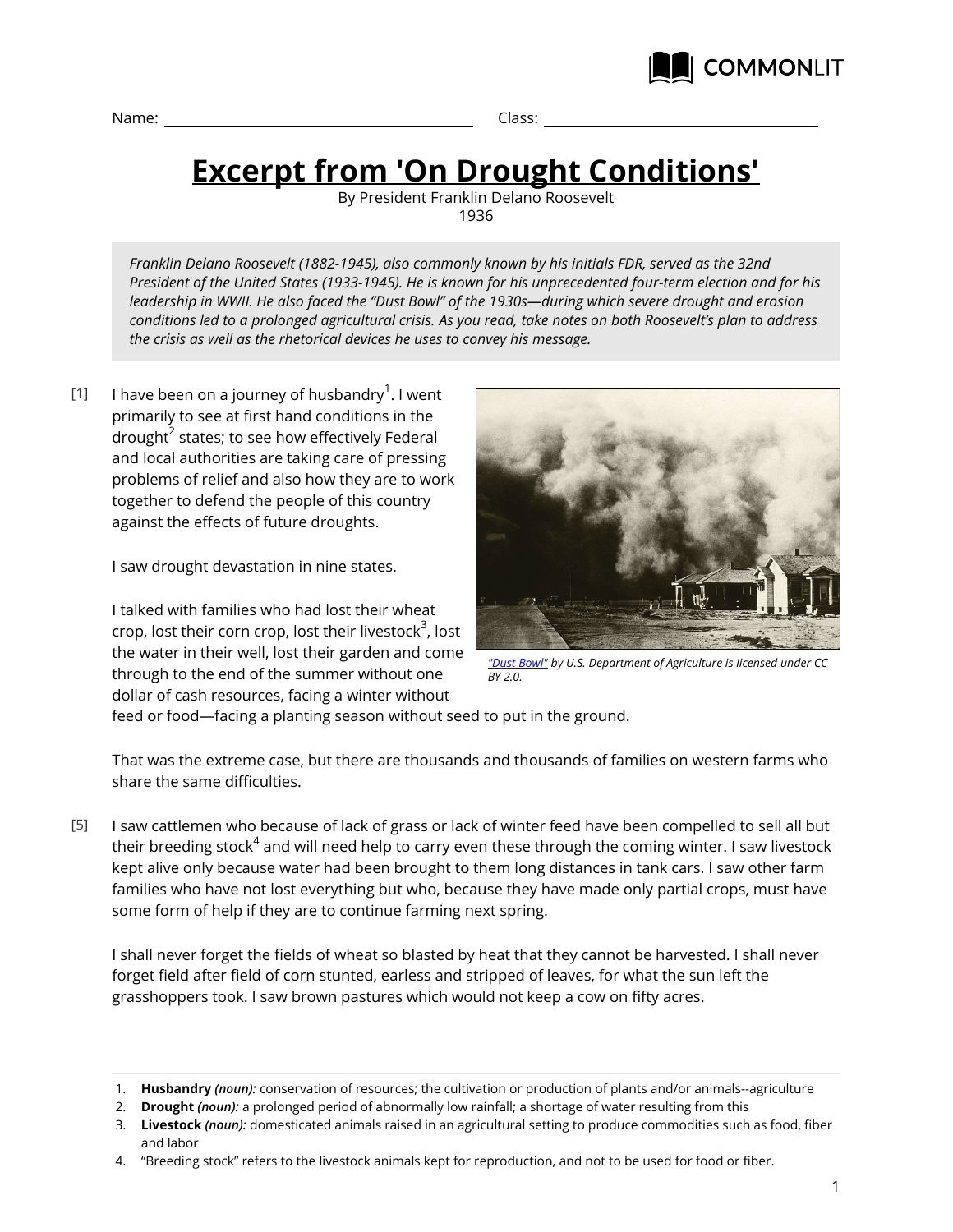

Yet I would not have you think for a single minute that there is permanent disaster in these drought regions, or that the picture I saw meant depopulating these areas. No cracked earth, no blistering sun, no burning wind, no grasshoppers, are a permanent match for the indomitable American farmers and stockmen and their wives and children who have carried on through desperate days, and inspire us with their self-reliance, their tenacity<sup>5</sup> and their courage. It was their fathers' task to make homes; it is their task to keep those homes; it is our task to help them with their fight.

First let me talk for a minute about this autumn and the coming winter. We have the option, in the case of families who need actual subsistence, of putting them on the dole $^6$  or putting them to work. They do not want to go on the dole and they are one thousand percent right. We agree, therefore, that we must put them to work for a decent wage, and when we reach that decision we kill two birds with one stone, because these families will earn enough by working, not only to subsist themselves, but to buy food for their stock, and seed for next year's planting. Into this scheme of things there fit of course the government lending agencies which next year, as in the past, will help with production loans.

Every Governor with whom I have talked is in full accord with this program of doing work for these farm families, just as every Governor agrees that the individual states will take care of their unemployables but that the cost of employing those who are entirely able and willing to work must be borne by the Federal Government.

If then we know, as we do today, the approximate number of farm families who will require some form [10] of work relief from now on through the winter, we face the question of what kind of work they should do. Let me make it clear that this is not a new question because it has already been answered to a greater or less extent in every one of the drought communities. Beginning in 1934, when we also had serious drought conditions, the state and Federal governments cooperated in planning a large number of projects—many of them directly aimed at the alleviation $^7$  of future drought conditions. In accordance with that program literally thousands of ponds or small reservoirs have been built in order to supply water for stock and to lift the level of the underground water to protect wells from going dry. Thousands of wells have been drilled or deepened; community lakes have been created and irrigation projects are being pushed…

Spending like this is not waste. It would spell future waste if we did not spend for such things now. These emergency work projects provide money to buy food and clothing for the winter; they keep the livestock on the farm; they provide seed for a new crop, and, best of all, they will conserve soil and water in the future in those areas most frequently hit by drought.

If, for example, in some local area the water table continues to drop and the topsoil to blow away, the land values will disappear with the water and the soil. People on the farms will drift into the nearby cities; the cities will have no farm trade and the workers in the city factories and stores will have no jobs. Property values in the cities will decline. If, on the other hand, the farms within that area remain as farms with better water supply and no erosion, the farm population will stay on the land and prosper and the nearby cities will prosper too. Property values will increase instead of disappearing. That is why it is worth our while as a nation to spend money in order to save money.

<sup>5.</sup> **Tenacity** *(noun):* persistance or strong resolve

<sup>6.</sup> "on the dole" is a term closely relating to welfare or charity; in other words, giving the needy person or family a distribution of food, money, etc.

<sup>7.</sup> **Allevation** *(noun):* to make more bearable; relief, improvement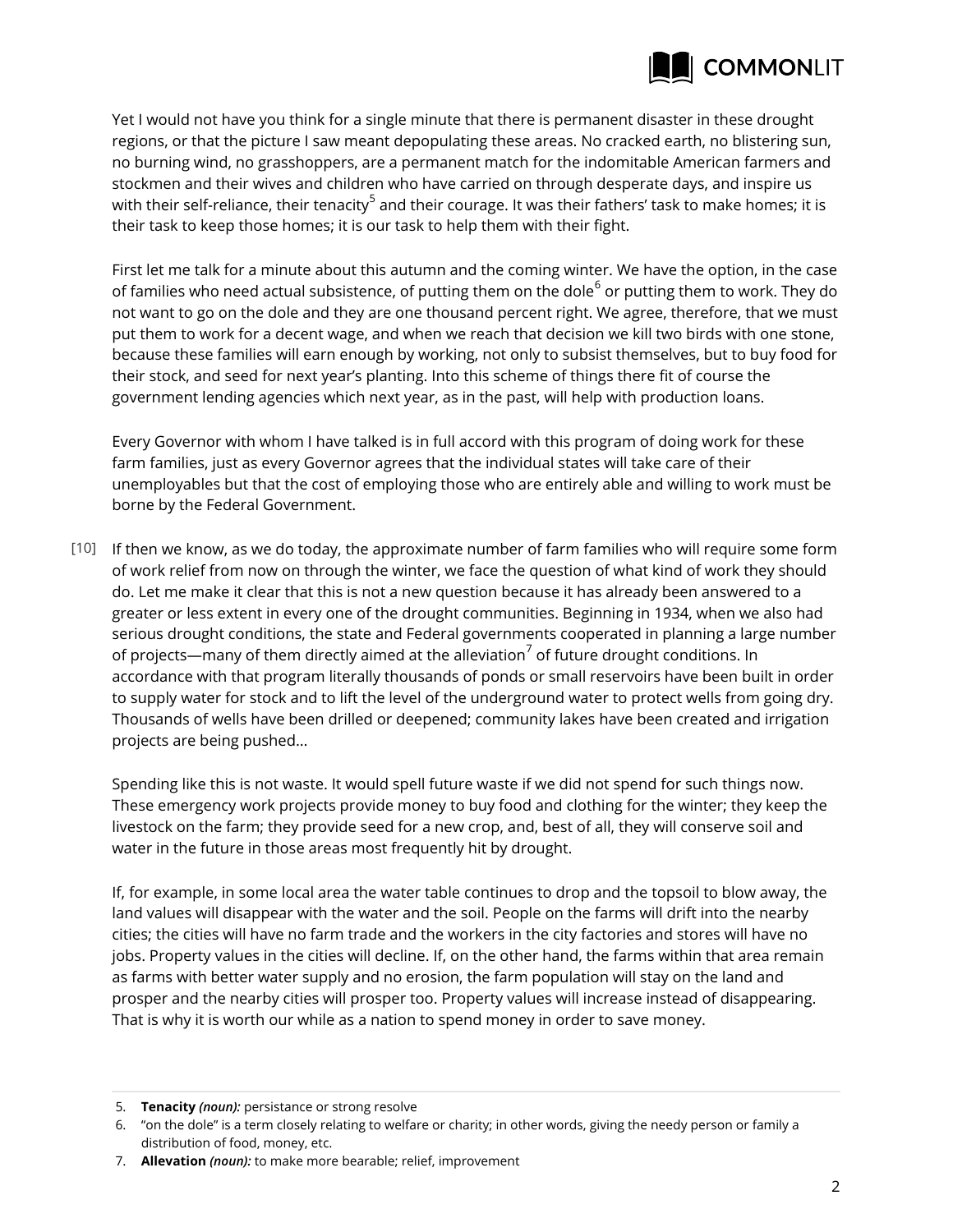

I have, however, used the argument in relation only to a small area—it holds good in its effect on the nation as a whole. Every state in the drought area is now doing and always will do business with every state outside it. The very existence of the men and women working in the clothing factories of New York, making clothes worn by farmers and their families; of the workers in the steel mills in Pittsburgh, in the automobile factories of Detroit, and in the harvester factories of Illinois, depend upon the farmers' ability to purchase the commodities they produce. In the same way it is the purchasing power of the workers in these factories in the cities that enables them and their wives and children to eat more beef, more pork, more wheat, more corn, more fruit and more dairy products, and to buy more clothing made from cotton, wool and leather. In a physical and a property sense, as well as in a spiritual sense, we are members one of another.

I want to make it clear that no simple panacea $^8$  can be applied to the drought problem in the whole of the drought area. Plans must depend on local conditions, for these vary with annual rainfall, soil characteristics, altitude and topography $^9$ . Water and soil conservation $^{10}$  methods may differ in one county from those in an adjoining county. Work to be done in the cattle and sheep country differs in type from work in the wheat country or work in the Corn Belt.

The Great Plains Drought Area Committee has given me its preliminary recommendations for a long-[15] time program for that region. Using that report as a basis we are cooperating successfully and in entire accord with the Governors and state planning boards. As we get this program into operation the people more and more will be able to maintain themselves securely on the land. That will mean a steady decline in the relief burdens which the Federal Government and states have had to assume in time of drought; but, more important, it will mean a greater contribution to general national prosperity by these regions which have been hit by drought. It will conserve and improve not only property values, but human values. The people in the drought area do not want to be dependent on Federal, state or any other kind of charity. They want for themselves and their families an opportunity to share fairly by their own efforts in the progress of America.

The farmers of America want a sound national agricultural policy in which a permanent land use program will have an important place. They want assurance against another year like 1932 when they made good crops but had to sell them for prices that meant ruin just as surely as did the drought. Sound policy must maintain farm prices in good crop years as well as in bad crop years. It must function when we have drought; it must also function when we have bumper crops<sup>11</sup>...

In the drought area people are not afraid to use new methods to meet changes in Nature, and to correct mistakes of the past. If overgrazing<sup>12</sup> has injured range lands, they are willing to reduce the grazing. If certain wheat lands should be returned to pasture they are willing to cooperate. If trees should be planted as windbreaks or to stop erosion they will work with us. If terracing or summer fallowing<sup>13</sup> or crop rotation<sup>14</sup> is called for, they will carry them out. They stand ready to fit, and not to fight, the ways of Nature.

<sup>8.</sup> **Panacea** *(noun):* a remedy for all ills or difficulties; a universal solution

<sup>9.</sup> **Topography** *(noun):* graphic delineation of natural and man-made environmental features, especially in a way to show their relative positions and elevations

<sup>10.</sup> **Conservation** *(noun):* a careful preservation or protection of something, especially natural resources

<sup>11.</sup> "Bumper crop" refers to a large harvest

<sup>12.</sup> Overgrazing occurs when plants are exposed to intensive grazing (allowing livestock to feed) for extended periods of time, or without sufficient recovery periods.

<sup>13.</sup> **Fallow** *(verb):* to leave land unplanted for a period in order to restore its fertility

<sup>14.</sup> Terracing, summer fallowing, and crop rotation are techniques used to prevent erosion and/or to promote fertile soil.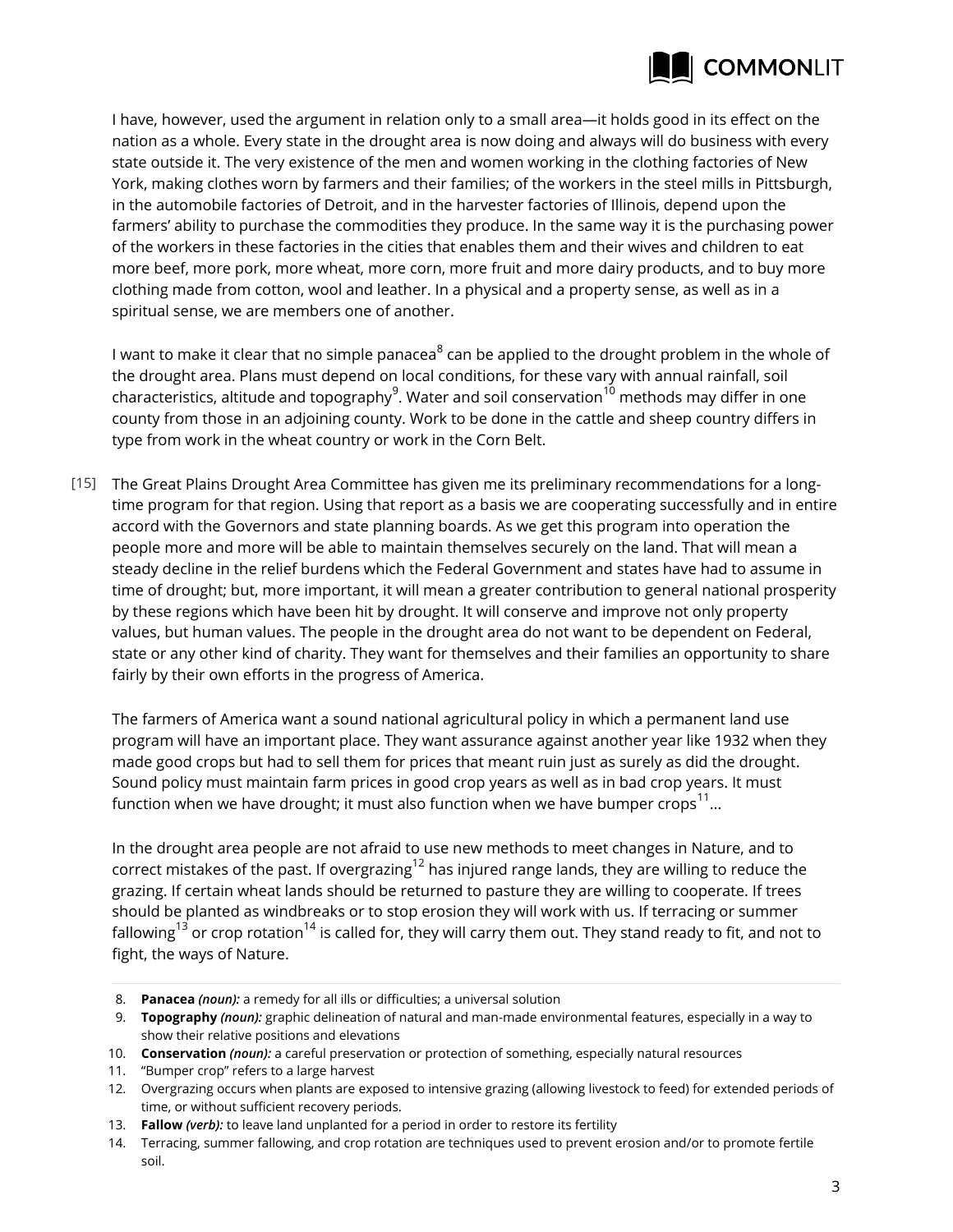

We are helping, and shall continue to help the farmer to do those things, through local soil conservation committees and other cooperative local, state and federal agencies of government…

With this fine help we are tiding over the present emergency. We are going to conserve soil, conserve water and conserve life. We are going to have long-time defenses against both low prices and drought. We are going to have a farm policy that will serve the national welfare. That is our hope for the future.

*Excerpt from 'On Drought Conditions' by President Franklin Delano Roosevelt is in the public domain.*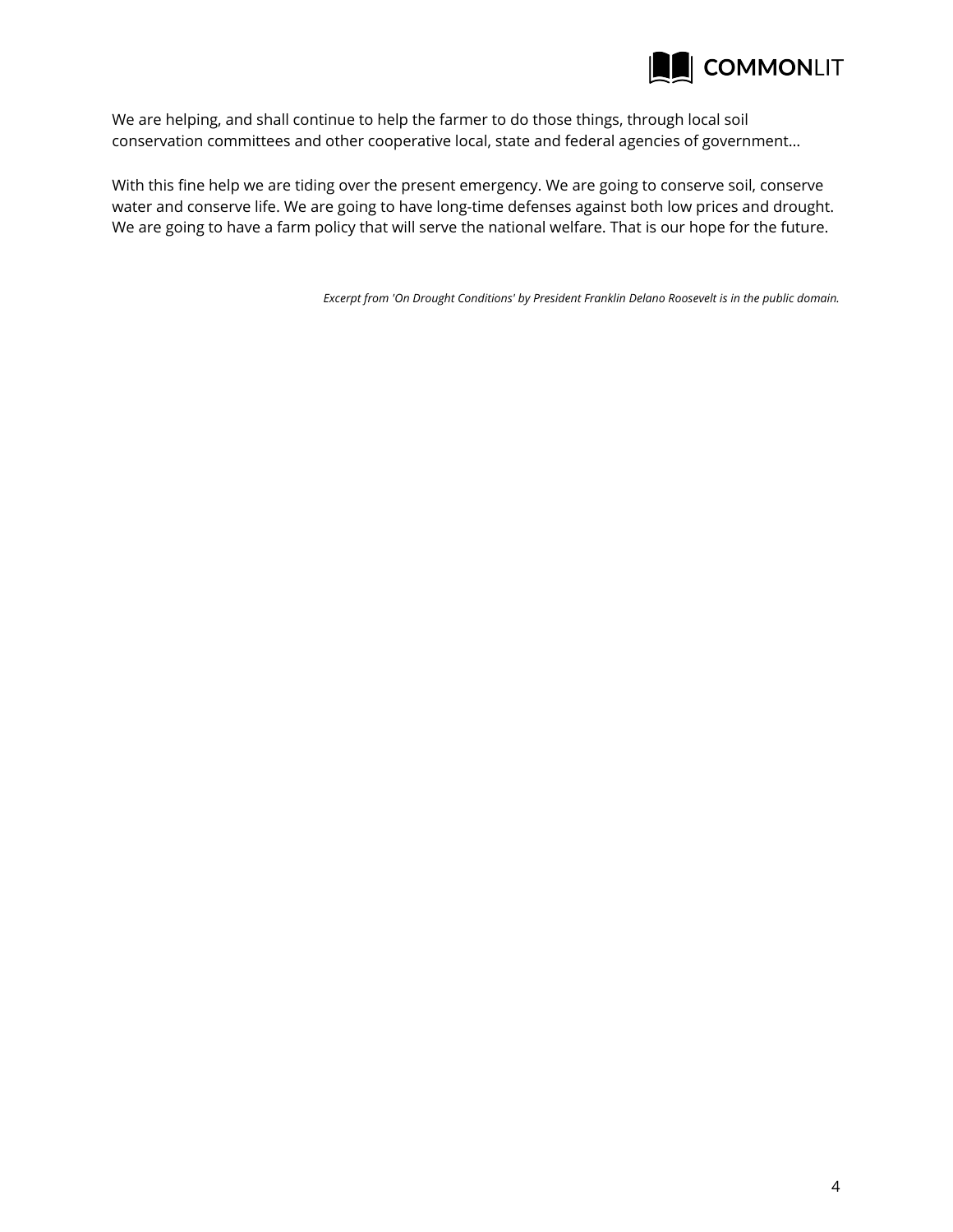

## **Text-Dependent Questions**

## *Directions: For the following questions, choose the best answer or respond in complete sentences.*

- 1. How does FDR utilize imagery in the opening of the text?
	- A. He describes the agricultural destruction he's seen on his tour, emphasizing the impact it has had on the farmers and the environment, setting up his plan for conservation.
	- B. He describes the potential future improvements on the American landscape.
	- C. He recalls past fertile farmlands in order to give his audience hope of recovering this prosperity.
	- D. He describes the agricultural destruction he's seen on his tour, appealing to his audience by assuring them that he has seen the drought for himself.
- 2. In paragraphs 5-6, FDR begins most of his sentences with the words "I saw;" Why is this structure effective in helping FDR convey his message?
	- A. It proposes a specific set of actions to remedy the people's plight.
	- B. It emphasizes the prevalence of the countless hardships that FDR witnessed out west.
	- C. It points out FDR's role in the government's negligence in responding to the drought.
	- D. It contrasts the farmers' situation with that of people in urban communities.
- 3. PART A: What does the word "indomitable" mean as used in paragraph 7?
	- A. Having experienced great suffering
	- B. Not easily defeated
	- C. Gifted and talented
	- D. Destitute and needy
- 4. PART B: Which phrase from the text provides the best support for the answer to Part A?
	- A. "permanent disaster in these drought regions"
	- B. "inspire us"
	- C. "carried on through desperate days"
	- D. "our task to help them with their fight"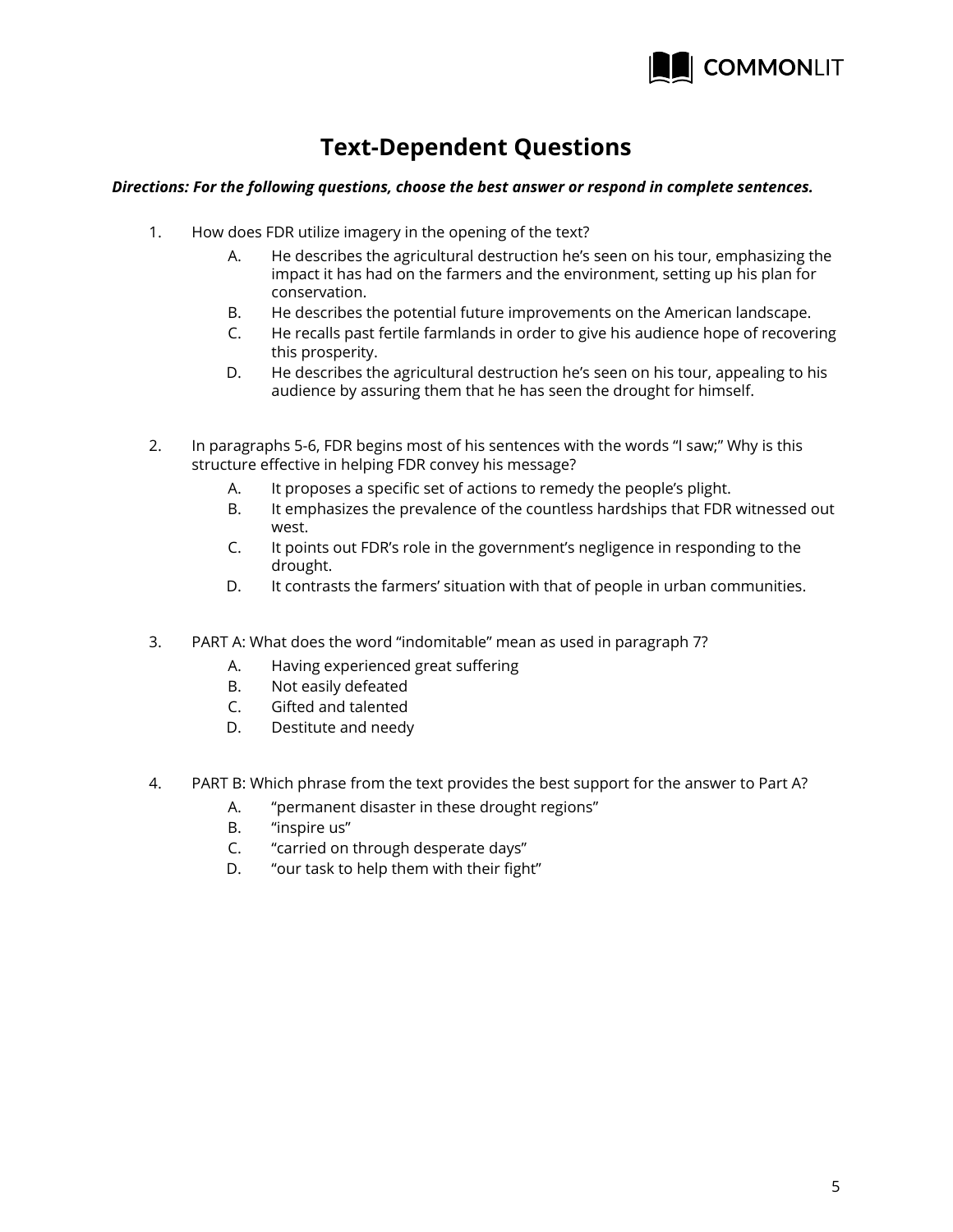

5. FDR says that the families in need don't want to be "on the dole." How does this claim contribute to his larger point of view on American labor and work ethic? Cite evidence in your answer.